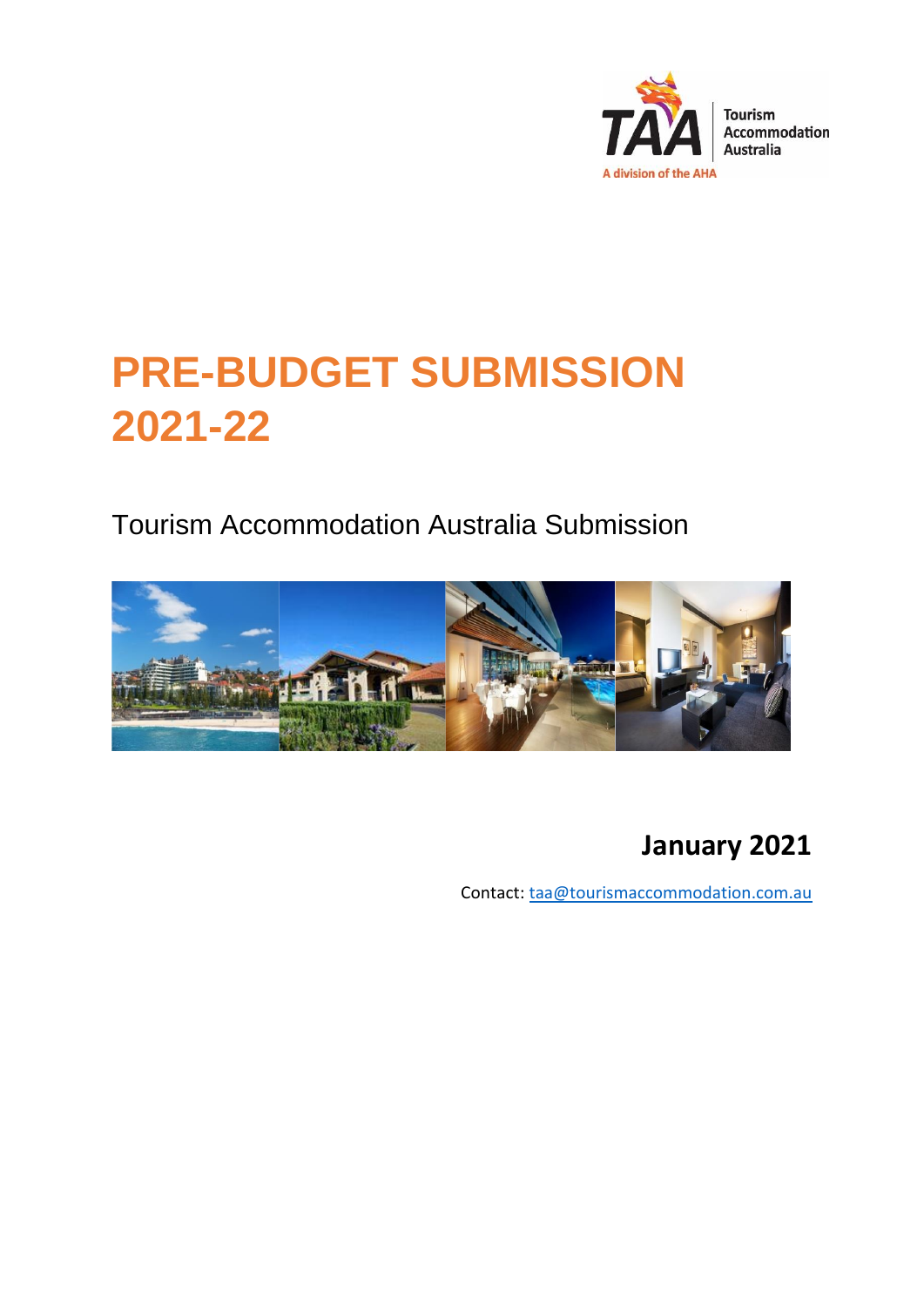

# **CONTENTS**

| $\mathbf{1}$ . |                                                                                             |  |
|----------------|---------------------------------------------------------------------------------------------|--|
|                |                                                                                             |  |
|                |                                                                                             |  |
| 2.             |                                                                                             |  |
|                |                                                                                             |  |
|                |                                                                                             |  |
| 3.             |                                                                                             |  |
|                |                                                                                             |  |
|                | 3.2 REGULATION OF UNREGULATED ACCOMMODATION  ERROR! BOOKMARK NOT DEFINED.                   |  |
| 4.             |                                                                                             |  |
|                |                                                                                             |  |
| 5.             |                                                                                             |  |
|                |                                                                                             |  |
|                | 5.2 RE-ESTABLISH THE INDUSTRY OUTREACH OFFICER INITIATIVE IN THE DEPARTMENT OF HOME AFFAIRS |  |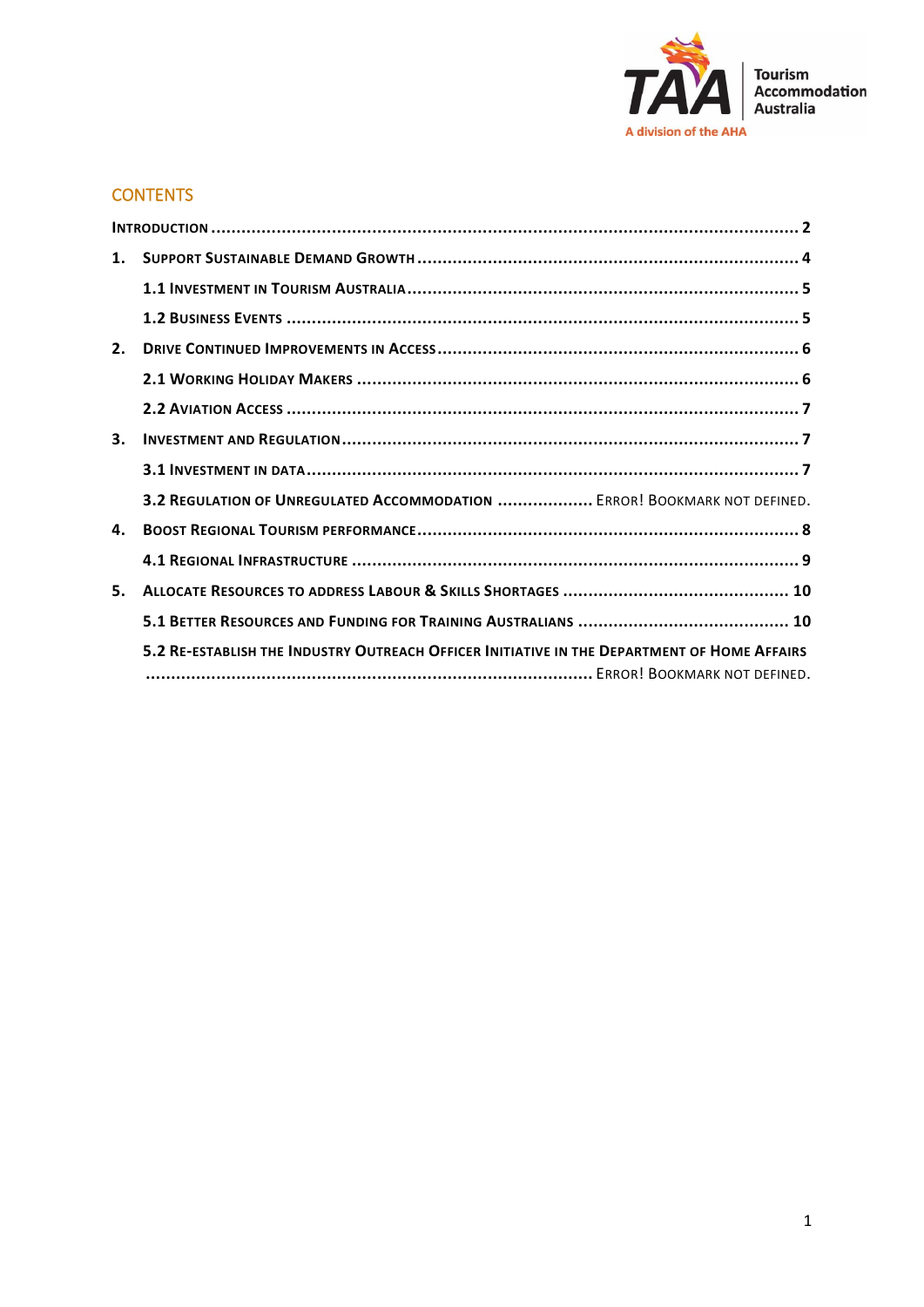

# <span id="page-2-0"></span>**INTRODUCTION**

Tourism Accommodation Australia (TAA) welcomes the opportunity to make a pre-budget submission for 2021 - 2022.

TAA is a division of the Australia Hotels Association (AHA) and together, they form the national peak bodies representing Australia's tourism, hotel accommodation and hospitality industry. Our membership is diverse and serviced by a network of branches based in every state and territory, plus a Canberra-based National Office. We represent licensed businesses from small bars, restaurants, taverns, pub-style hotels through to three, four and five-star international accommodation hotels and resorts located in each state and territory.

Our role is to represent the business and commercial interests of our members through services, advocacy, and policies. We are committed to ensuring the future recovery and growth of the accommodation sector following droughts, bushfires, floods and COVID19 that saw the decimation of our industry throughout 2020.

TAA recognises the importance of working with government departments and stakeholders and we have a demonstrated history of achievement in working with Federal, State and Local Government, law enforcement agencies, educators, universities, and other organisations, never more so than over the last 12 months.

Prior to COVID19 tourism had been identified as the super-growth sector of Australia's transitioning economy, with total tourist consumption \$143 billion, which saw \$57.3 billion in GDP contributed to the economy (comprising 3.1% of the national total), and employment of 646,000 persons (5.2% of the Australian workforce). $1$  Confidence and investment had supported the recent strong performance of the sector which has outpaced national growth rate for the last three years.<sup>2</sup>

TAA's recommendations for the Federal Budget 2020-2021 are summarised and then outlined in detail below.

<sup>&</sup>lt;sup>1</sup> Australian Bureau of Statistics, 2018, *Tourism Satellite Account 2017-18*, [https://www.tra.gov.au/economic](https://www.tra.gov.au/economic-analysis/economic-value/national-tourism-satellite-account/national-tourism-satellite-account)[analysis/economic-value/national-tourism-satellite-account/national-tourism-satellite-account.](https://www.tra.gov.au/economic-analysis/economic-value/national-tourism-satellite-account/national-tourism-satellite-account)

<sup>&</sup>lt;sup>2</sup> [https://www2.deloitte.com/au/en/pages/consumer-industrial-products/articles/tourism-hotel-outlook.html.](https://www2.deloitte.com/au/en/pages/consumer-industrial-products/articles/tourism-hotel-outlook.html)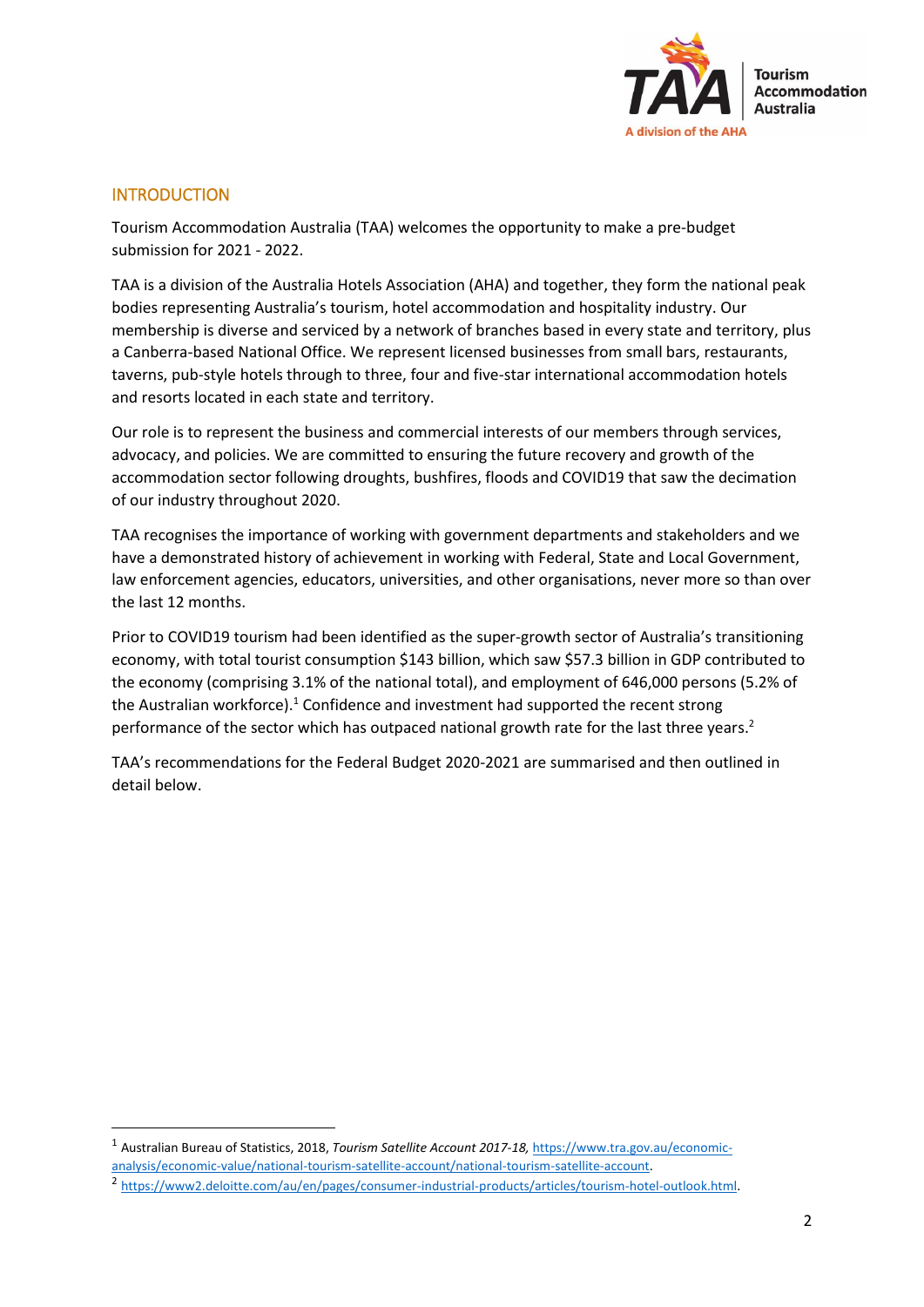

#### *TAA RECOMMENDS:*

#### *A continued wage subsidy support for impacted hotels*

• *Ensure an ongoing wage subsidy is available to those hotels hardest hit by the international and domestic border closures as a result of the COVID19 pandemic. Prioritise said subsidy for the larger CBDs of Sydney and Melbourne which, due to their feeder market value, will be critical to tourism's recovery.*

#### *Support Domestic Tourism and the return of International Travellers*

- *Ensure funding for Tourism Australia is \$300 million to support intrastate and interstate travel and is effective in leveraging marketing campaigns in key international markets once borders reopen.*
- *Commit to expanding the business events bid fund, which ensures Australia remains competitive in attracting high-yielding business events for the future which will be critical for our recovery.*

#### *Investment and Regulation*

- *Continue to identify and provide funding support for key State infrastructure projects that are essential to visitor economy growth.*
- *Support the continuing investment in core visitor surveys and provide long term commitment to alternative data sources that provide timely tourism metrics that can access our recovery.*
- *Continue to support the Australian Accommodation Monitor, essential to tracking performance in regional areas.*
- *The restoration of reasonable entertainment expenses as a tax deduction and the removal of FBT on accommodation and employee meals.*

#### *Boost Regional Tourism Performance*

- *Continue to provide funding under the Building Better Regions fund to facilitate growth in regional tourism infrastructure.*
- *Tourism Australia continue to promote Holiday Here This Year campaign to drive visitation into regions across the country*

#### *Allocate Resources to Address Labour & Skills Shortages*

- *Fund a further economic report into labour and skills shortages to determine the nature and quantum of gaps created by Covid19 in the tourism and hospitality sector to 2030.*
- *Halving the Skilling Australians Fund levy (SAF) to \$600 for small business and \$900 for large businesses for each sponsored temporary migrant, in recognition of the already significant costs associated with accessing overseas labour.*
- *Government to consider extending incentives and initiatives to attract more Australians into the industry such as:*
	- o *Work with industry to identify pre-apprenticeship programs;*
	- o *Extending the apprenticeship wage subsidy to encourage retention to December 21 at the existing 50% for hotels and hospitality which was hardest hit by the ongoing restrictions,*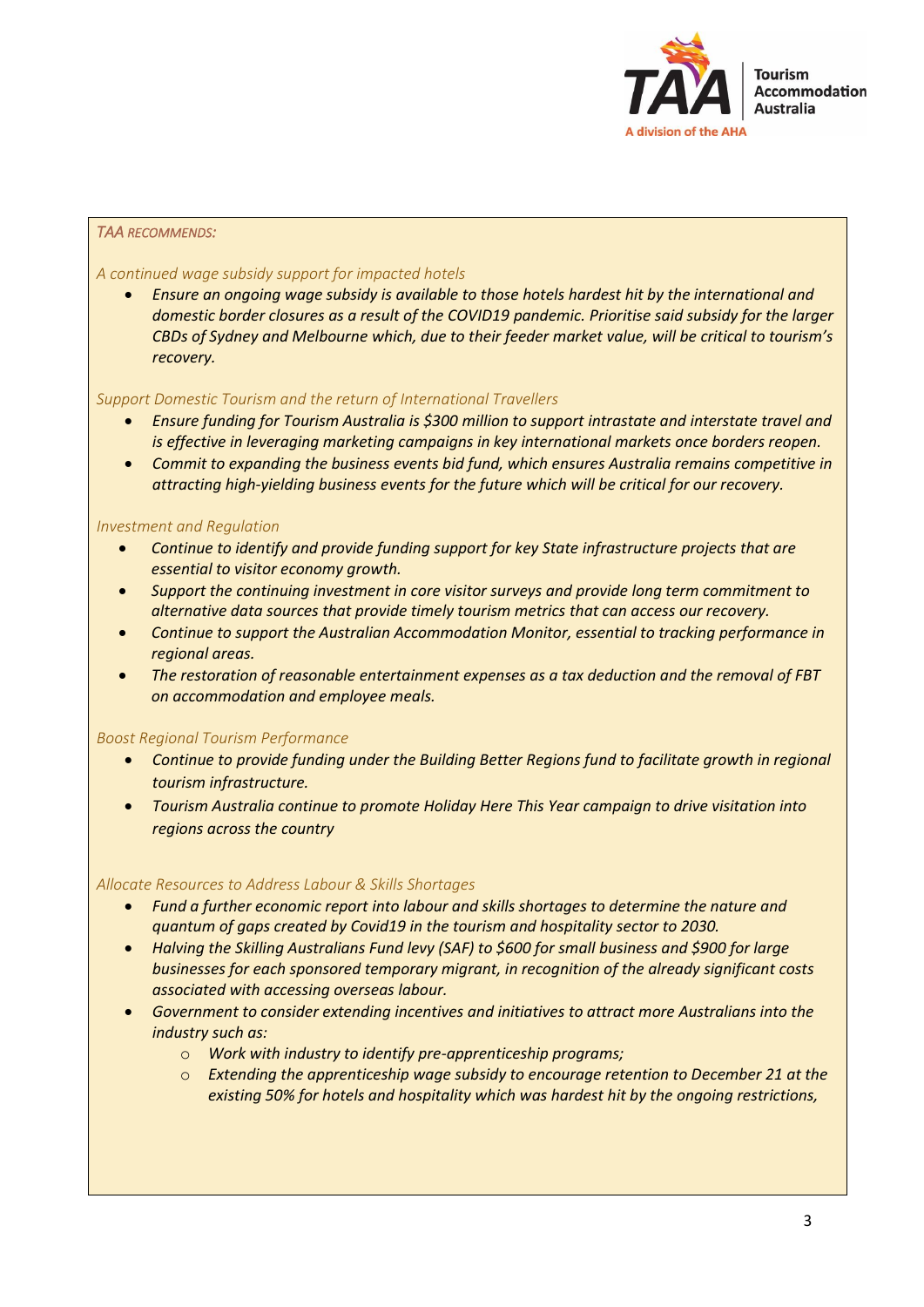

# <span id="page-4-0"></span>1. A CONTINUED WAGE SUBSIDY SUPPORT FOR IMPACTED HOTELS

JobKeeper was intended to be a temporary support package for businesses impacted by the COVID19 pandemic and associated restrictions imposed by Government to control its spread throughout the community. Originally set to cease at the end of September 2020, in July 2020 the Federal Government announced its extension to 28 March 2021. This welcomed extension reflected that many businesses, especially hotels, were still experiencing the detrimental impacts of restrictions and border closures, including at the time a second wave of COVID in Victoria.

The first phase of JobKeeper supported more than 3.6 million workers (at \$1500 per fortnight per employee) and around 1 million businesses at a cost of \$70 billion for the 26 weeks to 27 September 2020. Data released in November 2020 indicated that 450,000 less businesses and 2 million fewer employees qualified for December quarter payments of which 86% of workers received Tier 1 (\$1200 per fortnight per employee) payments. Although March 2021 quarter data will not be released until February, it is highly likely that the number of businesses and workers covered by the scheme has further reduced demonstrating the scheme becoming more scoped to those who require it most.

Although businesses currently receiving JobKeeper are likely to come from a wide range of sectors, it is envisaged that the businesses who remained eligible for payments after 4 January 2021 would be dominated by those operating in tourism, hotels and hospitality. This is presumed as many hotels were previously reliant on international tourism, which inserted a lucrative \$60 billion to the Australian economy each year. The unpredictability of State & Territory Government decisions about borders has made it difficult for many hotels, particularly those in major gateways and CBDs to recover to profitable occupancy levels.

To ensure the survival of hotels operating at sub 20% for many consecutive months it is critical for that an ongoing wage subsidy is available to support the business and associated staff that were previously yielding successful results, however, due to no fault of their own find themselves in this dire situation.

Graph 1.0 indicates the impact of COVID-19 on hotels from April – December 2020. Please also note that these figures are inclusive of Quarantine hotel business which we assume have since dramatically dropped off as there is a lower demand to host quarantine travellers.

# *TAA RECOMMENDS:*

#### *A continued wage subsidy support for impacted hotels*

• *Ensure an ongoing wage subsidy is available to those hotels hardest hit by the international and domestic border closures as a result of the COVID19 pandemic. Prioritise said subsidy for the larger CBDs of Sydney and Melbourne which, due to their feeder market value, will be critical to tourism's recovery.*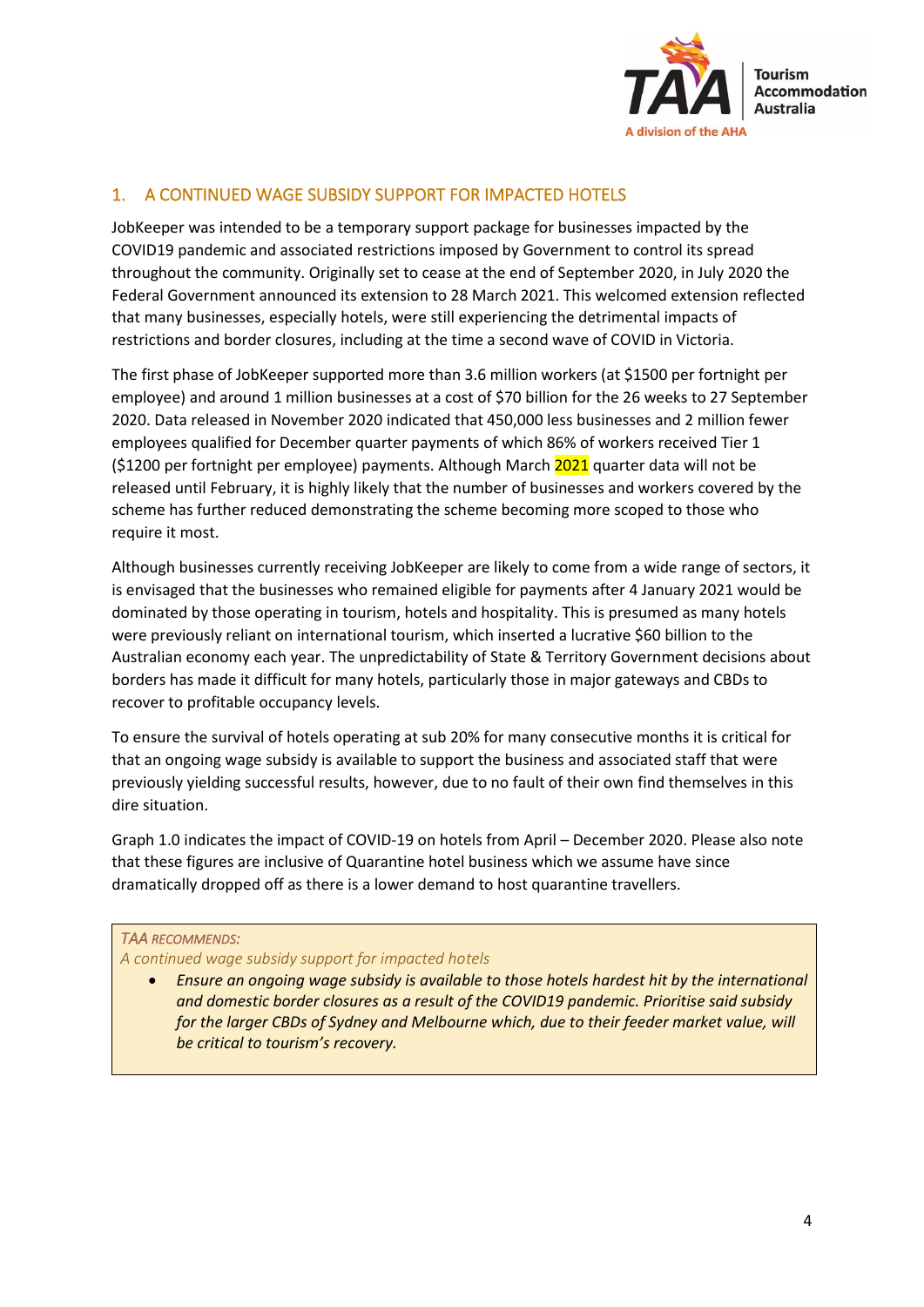



Graph 1.0 – RevPar of Hotels in Australian CBDs

# 2. SUPPORT DOMESTIC TOURISM AND THE RETURN OF INTERNATIONAL TRAVELLERS

# <span id="page-5-0"></span>1.1 INVESTMENT IN TOURISM AUSTRALIA

<span id="page-5-1"></span>As a world leader in international destination marketing, it is imperative that Tourism Australia retains it's status to ensure it remains a contender in the highly competitive international tourism market post pandemic. In response to the Bushfire crisis, Tourism Australia took on a domestic marketing role in addition to international marketing efforts. This was a welcome move as it saw the release of unified domestic tourism campaigns and the establishment of State Tourism bodies.

In partnership with the state and territory bodies, the activation of lucrative international recovery campaigns aligned with the strategic domestic campaigns have reinforced the vital role Tourism Australia plays in the rebooting of our industry.

It is predicted that the post pandemic environment will create significant opportunities for Australian tourism, both internationally and domestically. Tourism Australia must stand in a well resourced steed to take full advantage of these opportunities as they will be tasked to promote the country, at which time, there will be fierce competition within the global market to capture the tourism spend.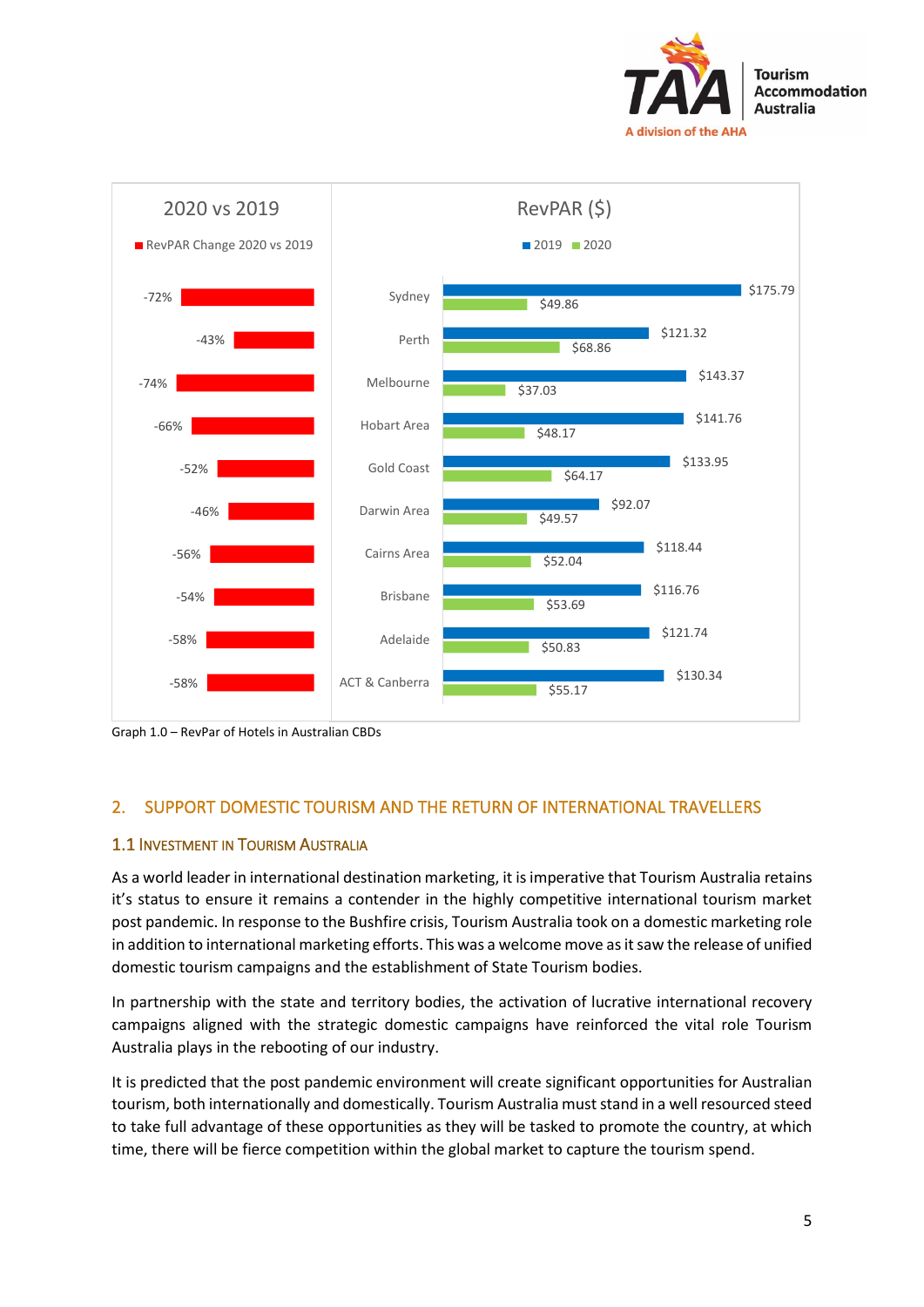

TAA applauds the Federal Government of their funding commitment, made in 2019, to Tourism Australia, announcing \$644.7 million over four years. Tourism Australia has received additional targeted funding in 2020 and this will total \$195 million in the FY 2020-21. Given the post COVID-19 marketing effort needed, funding needs to increase to \$300 million over the forward estimates for FY 21-22 and 22-23.

# 1.2 BUSINESS EVENTS

The national business events bid fund supports bids for new, high-value international incentive, association, and exhibition events. As part of our industries recovery from COVID19 it is recommended that a formal Federal Events fund be established in addition to State Government funds. As a growing global trend towards direct financial support for major business events, this will ensure that Australia is able to proactively respond within an extremely competitive events bid market once international travel resumes worldwide.

The Association of Australian Convention Bureau (AACB) published research in 2018 confirming that 12% of international association convention bids for events from 2015 - 2025 were lost due to stronger financial incentives offered by Australian competitors.<sup>3</sup> The current bid fund has proved successful and helps mitigate against the high cost of doing business in Australia.

# *TAA RECOMMENDS:*

*Support Domestic Tourism and the return of International Travellers*

- *Ensure funding for Tourism Australia is \$300 million to support domestic intrastate and interstate travel and is effective in leveraging marketing campaigns in key international markets once borders reopen.*
- *Commit to expanding the business events bid fund, which ensures Australia remains competitive in attracting high-yielding business events for the future which will be critical for our recovery.*

# <span id="page-6-0"></span>3. DRIVE CONTINUED IMPROVEMENTS IN ACCESS

# <span id="page-6-1"></span>2.1 WORKING HOLIDAY MAKERS

Apart from explicit visa application fees, the real costs of visas also include biometrics fees, Visa Application Centre fees, the Passenger Movement Charge (PMC), and courier fees for any paperbased applications. A key consideration in Australia's overall competitiveness as a destination for future tourists and for Working Holiday Makers (WHMs) is the cost of visa fees and supplementary charges, along with visa processing times. It is well understood that WHMs are a great opportunity for our country's recovery. They assist our CBD and regional staffing shortages and, to the benefit of our local visitor economy, spend almost all of their income during their visit.

Provided the Working Holiday Makers maintain the status of long-stay tourists, quarantine should not labelled as an issue. It is recommended that Government support these associated costs as an

<sup>3</sup> Association of Australian Convention Bureaux, *AACB Submission to the Beyond Tourism 2020 Steering Committee*, 26 April 2018, [https://aacb.org.au/Beyond%20Tourism%202020.](https://aacb.org.au/Beyond%20Tourism%202020)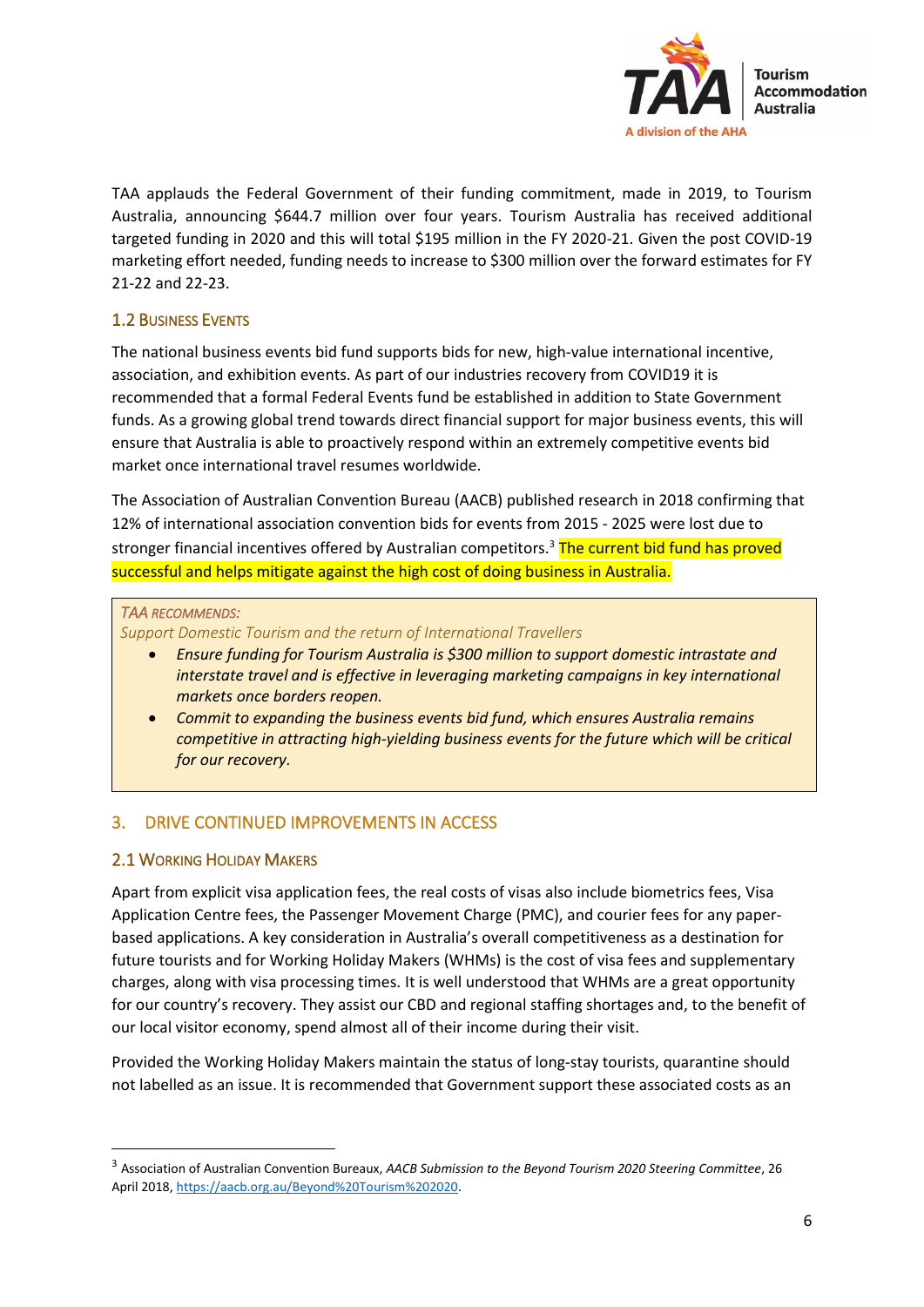

attraction mechanism. This is the easiest form of international travel returning which brings high yield and supports our staff shortages, particularly in regions.

# <span id="page-7-0"></span>2.2 AVIATION ACCESS

The Government has negotiated over 100 bilateral air services agreements and associated arrangements. These agreements have been instrumental in supporting continued visitor growth and access.

A separate funding source for airports is needed to continue support for visitor growth. This requires input from the Federal Government, relevant State Government and airport organisations. Better resourcing of airports would also have the benefit of improving and opening up trade routes and regional destinations.

#### *TAA RECOMMENDS:*

- *Secure continued funding for the benchmarking of all visitor visa fees and charges and processing times to ensure we remain competitive.*
- *Use the Passenger Movement Charge to improve infrastructure and support the tourism industry.*
- *Establish a separate funding source for airports with input from multiple sources to ensure that airports can continue to provide the capacity and facilities to service the growing number of visitors.*

# <span id="page-7-1"></span>4. INVESTMENT AND REGULATION

TAA welcomed announcements in the last Budget period of ongoing commitments to infrastructure as part of the National Infrastructure Plan, including commitments to Western Sydney Airport, Melbourne Airport Rail Link, and the Bruce Highway. The City Deals and Regional Deals are central in providing the funding and support for essential tourism infrastructure.

# <span id="page-7-2"></span>3.1 INVESTMENT IN DATA

Government visitor economy data is an important resource for all tourism stakeholders. It is required to track performance across metropolitan and regional localities; assess the impact of government policy; and provide investors with the critical information they need to assess the market and make decisions.

TAA welcomed the appointment of STR to produce the Australian Accommodation Monitor (AAM), which filled the gap particularly in regional accommodation metrics, but we would like to see ongoing support guaranteed for this vital dataset. We value the continued investment in the National Visitor Survey and the International Visitor Survey and support the continuing investment and long term commitment to alternative data sources that provide timely tourism metrics that will be critical to monitor the industries recovery in a post COVID19 environment.

# 3.2 FRINGE BENEFITS TAX (FBT)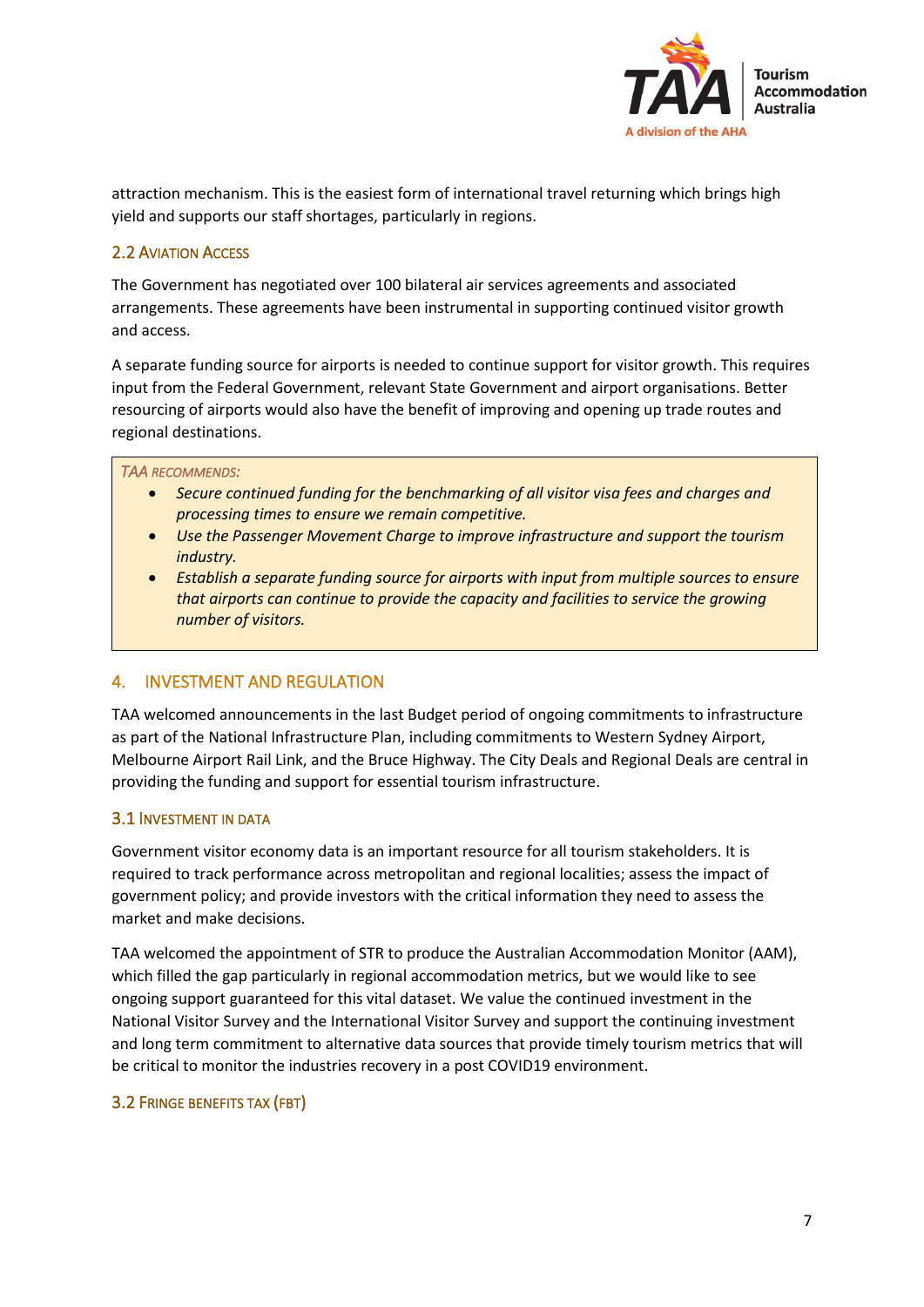

Since being introduced in 1986, FBT has been an enormous impost for business. The fact that meals which are genuinely for business purposes attract FBT is to the detriment of the hotel industry and the broader business community. TAA calls for this tax to be abolished entirely or the minimum, the next 3 years to support industries COVID19 recovery. During 2020, TAA in conjunction with the AHA, engaged Ernst and Young (EY) to prepare a report to support this request.

The EY report shows that a temporary suspension of meals entertainment and accommodation FBT in both the below options has a positive economic benefit. In FY22 and FY23, the economic returns range from 3.25x to 3.81x.

| <b>GDP per dollar of cost to Government</b> |                                |                                           |  |  |
|---------------------------------------------|--------------------------------|-------------------------------------------|--|--|
|                                             | For all businesses (Option 1A) | <b>Restricted to SME only (Option 1B)</b> |  |  |
| 2020/21                                     | \$1.89                         | S <sub>2.11</sub>                         |  |  |
| 2021/22                                     | \$3.26                         | \$3.81                                    |  |  |
| 2022/23                                     | \$3.25                         | \$3.79                                    |  |  |

The AFS sector has over 100,000 establishments employing over 900,000 people, including above average representation of females and young people. TAA and the AHA believe that the suspension of FBT is a moderate policy in the circumstances that will grow revenue and jobs in the sector. Importantly, we request a tax that inhibits growth, to be suspended.

#### *TAA RECOMMENDS:*

- *Continue to identify and provide funding support for key State infrastructure projects that are essential to visitor economy growth.*
- *Support the continuing investment in core visitor surveys and provide long term commitment to alternative data sources that provide timely tourism metrics.*
- *Continue to support the Australian Accommodation Monitor, essential to tracking performance in regional areas.*
- *The restoration of reasonable entertainment expenses as a tax deduction and the removal of FBT on staff business meals and accommodation.*

# <span id="page-8-0"></span>4. BOOST REGIONAL TOURISM PERFORMANCE

Regional visitor economies are underperforming in many key tourism destinations due to the lack of international tourists due to international border closures due to Covid19. Whilst there has been some reprieve from intrastate and interstate travel the spend of travelling Australians is lower and ultimately this pent-up demand will be short lived.

Based on the above the regional visitor economy needs urgent action to provide:

- **Reliable and useful tourism data** to support sustainable planning and decision-making,
- Initiatives that support **regional dispersal**, we know visitors will travel 3-4 hours from major population centres and this ongoing challenge has only been amplified,
- Programs and initiatives to address **skills shortages**, and
- **Industry development** to build a stronger and more resilient communities.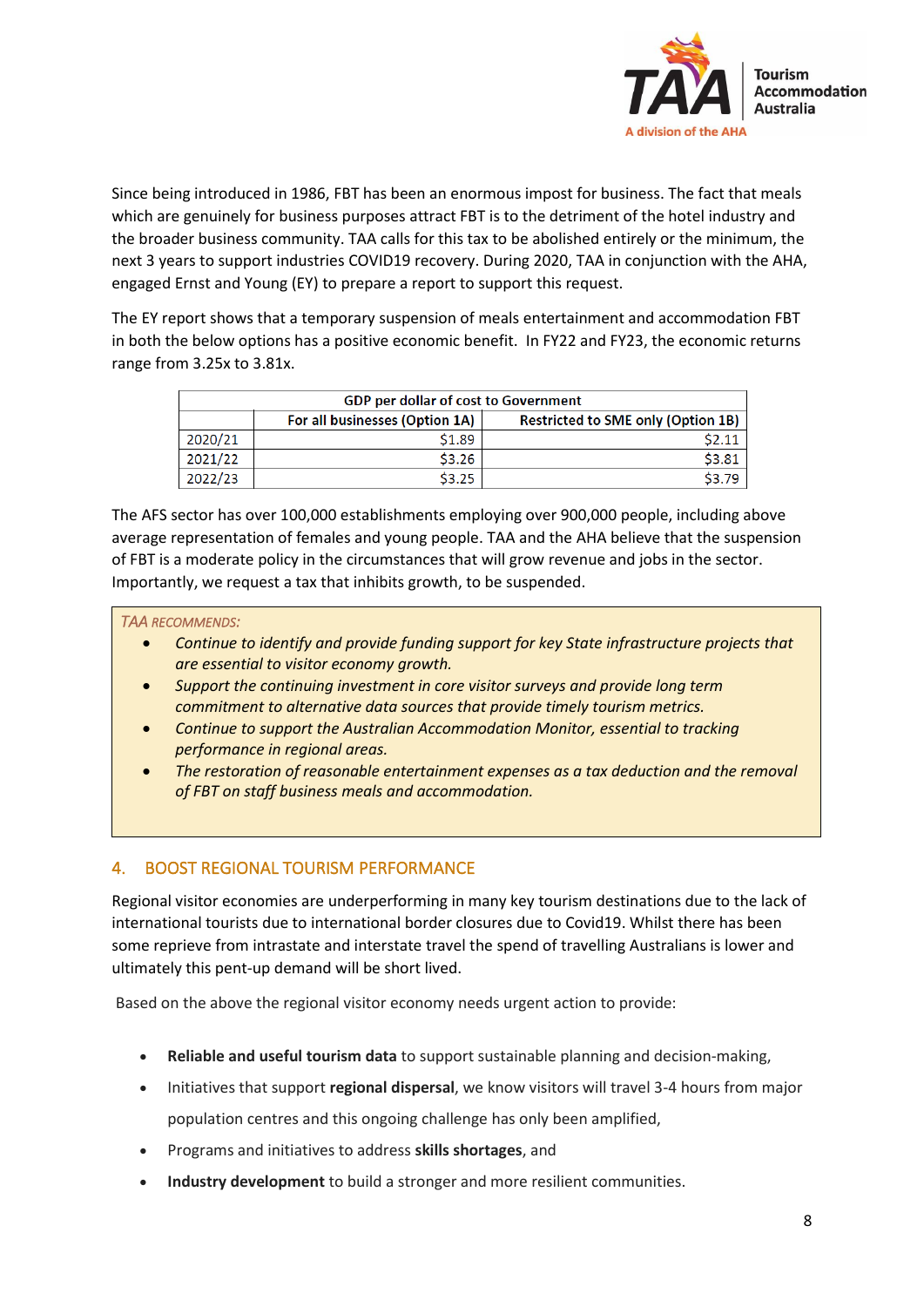

The growth of regional visitor economies is dependent on dispersing more international visitors beyond capital cities for longer overnight stays. With the eminent return of international visitors and more travelling domestic Australians there is a need to attract more quality supply into regional Australia, to assist with increased dispersal to regional areas. Many of Australia's regional areas suffer from insufficient investment in, and renewal of, tourism facilities. Investment in regional facilities is unlikely to occur without an increase in regional visitor nights, yet an increase in regional visitor nights is unlikely to occur without improved accommodation.

# <span id="page-9-0"></span>4.1 REGIONAL INFRASTRUCTURE

TAA welcomes the focus on regional tourism projects by earmarking \$100 million of the grant in the fifth round of the Building Better Regions Fund to tourism related infrastructure projects.

There is need to improve tourism-related infrastructure and support demand driven projects. Prioritising infrastructure with the aim of boosting local tourism has wider benefits for an entire local community. Particularly as domestic tourism is the basis for the restart post COVID-19 and drive tourism will likely be the starting point, increasing the capacity of a regional conference centre, a road leading to a local attraction, improving facilities for tourism vessels such as houseboats or expanding a regional airport directly benefits not just tourism operators but the regional visitor economy more broadly. Long-term projects such as these will increase local tourism numbers and deliver benefits to the wider community, directly and indirectly, year on year. TAA in conjunction with Australian Chamber – Tourism also highlights the need for prioritisation of ground and waterways infrastructure for tourism.

#### *Allocate Resources to Address Labour & Skills Shortages*

- *Fund a further economic report into labour and skills shortages to determine the nature and quantum of gaps created by Covid19 in the tourism and hospitality sector to 2030.*
- *Halving the Skilling Australians Fund levy (SAF) to \$600 for small business and \$900 for large businesses for each sponsored temporary migrant, in recognition of the already significant costs associated with accessing overseas labour.*
- *Government to consider extending incentives and initiatives to attract more Australians into the industry such as:*
	- o *Work with industry to identify pre-apprenticeship programs;*
	- o *Extending the apprenticeship wage subsidy to encourage retention to December 21 at the existing 50% for hotels and hospitality which was hardest hit by the ongoing restrictions,*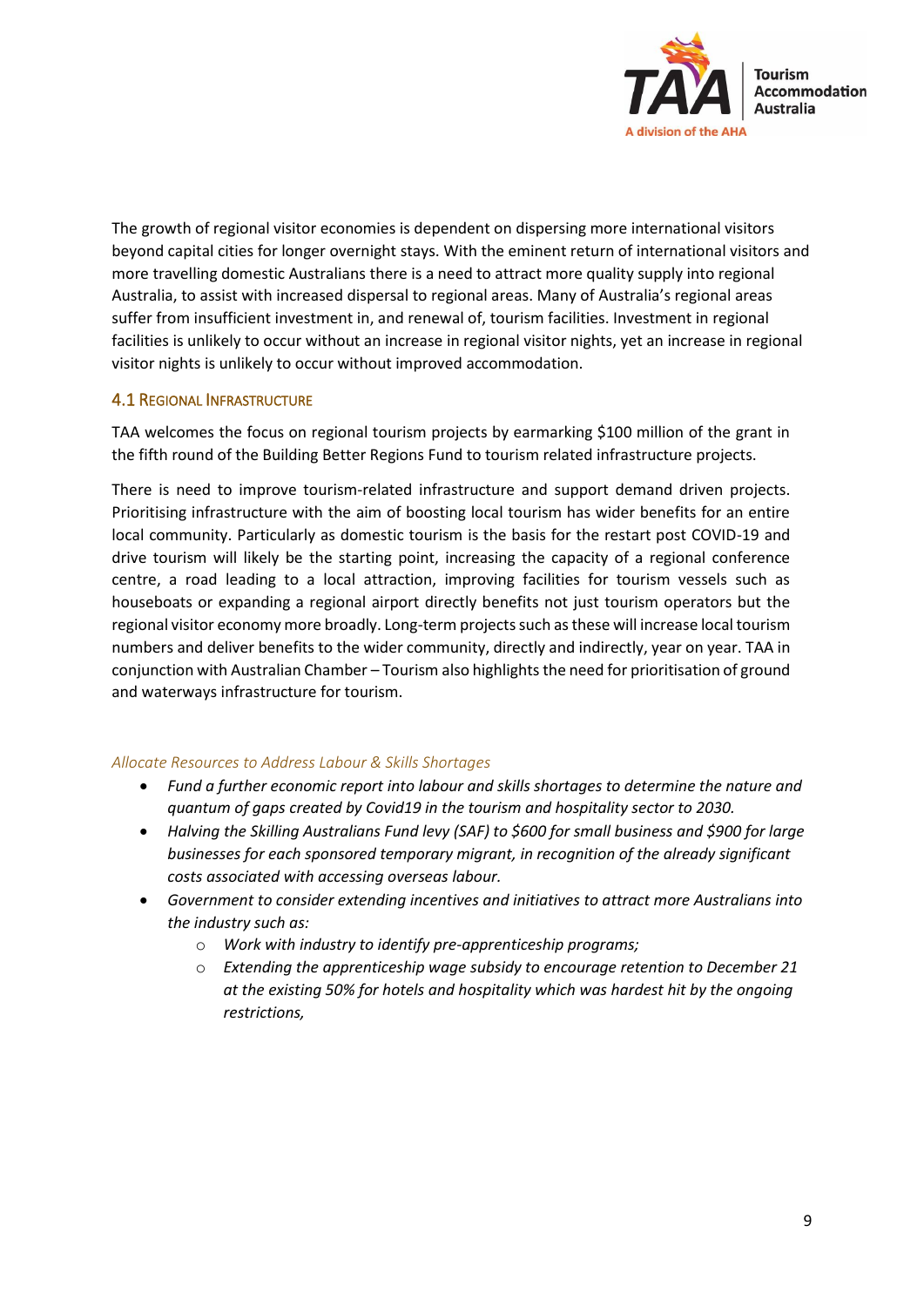

#### *TAA RECOMMENDS:*

- *Continue to provide funding under the Building Better Regions fund to facilitate growth in regional tourism infrastructure.*
- *Commitment via funding and resources to initiatives such as the Regional Tourism Infrastructure Investment Attraction Strategy 2016 – 2021, to enable not just the promotion of regional areas to investors, but the identification and support of marketready proposals.*
- *Funding and resources for areas affected by extreme weather events and disasters factor in the costs of tourism infrastructure and marketing of regions as tourism destinations still open for business following the bushfires and floods of 2020.*

# <span id="page-10-0"></span>5. ALLOCATE RESOURCES TO ADDRESS LABOUR & SKILLS SHORTAGES

As the tourism industry is operating in unprecedented times it is important that the industry – and the accommodation sector – are still supported by a skilled and productive workforce. Ultimately, a two-pronged approach is required to meet the skills shortages of the industry as we recover from Covid19 being: create a pipeline of skilled Australian workers and at the same time, enable employers who have acted with integrity to more easily access skilled migrant workers.

The TAA NSW Labour Benchmarking Study 2019 indicated that 0.43 employees are required per accommodation room. The Tourism Investment Monitor reveals that there are 53,227 projects in the pipeline (recorded as at 2018) from 305 projects. This creates a need for at least 22,887 additional workers to service the identified projects. As recorded in 2017, there are 88,800 directly employed accommodation workers. Hence, 22,887 additional workers represents a 26% increase of the workforce in the coming years.

By way of breakdown, data from the Department of Employment, Skills, Small and Family Business indicates that the broader Accommodation and Food Sector will require an additional:

- *400 Hotel and Motel Managers (increase of 1.7%);*
- *10,200 Accommodation and Hospitality Managers (increase of 9.4%);*
- *13,300 Miscellaneous Hospitality, Retail and Service Managers (increase of 7.6%);*
- *16,800 Chefs (increase of 16.7%);*
- *14,100 Bar Attendants and Baristas (increase of 13.4%);*
- *21,800 Waiters (increase of 21.8%); and*
- *4,300 Housekeepers (increase of 12.5%).<sup>4</sup>*

Whist these statistics are now dated due to COVID19 we envisage higher shortages to the industry due to many staff leaving due to the instability of business levels.

# <span id="page-10-1"></span>5.1 BETTER RESOURCES AND FUNDING FOR TRAINING AUSTRALIANS

Over the last decade both Federal and State funding of Vocational Education Training (VET) has declined and student engagement with the sector has declined. Government has recognised the need to improve student and industry perceptions and engagement with the VET sector, and to that

<sup>4</sup> Department of Employment, Skills, Small and Family Business, Occupation Projections – five years to May 2023, [http://lmip.gov.au/default.aspx?LMIP/EmploymentProjections.](http://lmip.gov.au/default.aspx?LMIP/EmploymentProjections)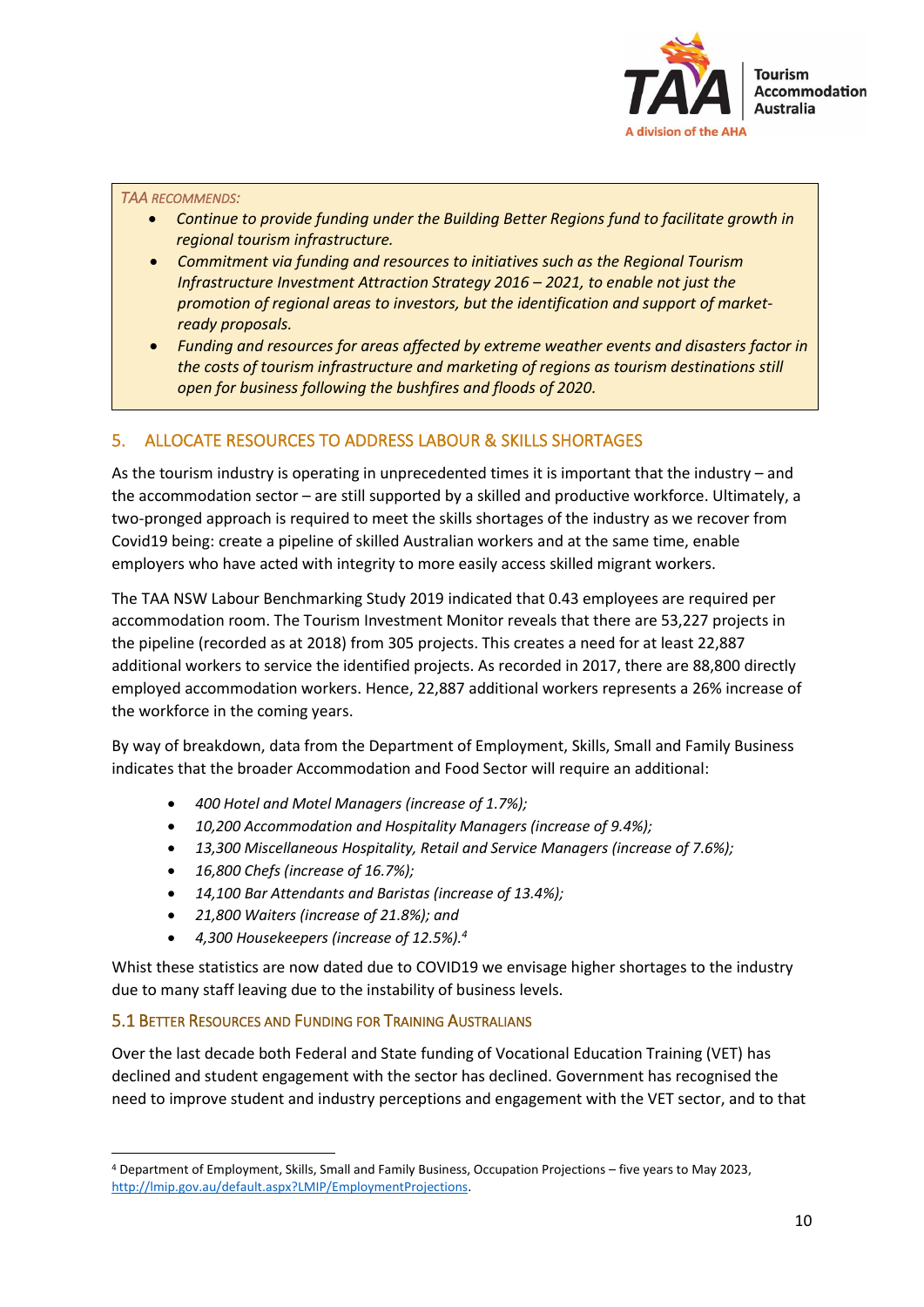

end a number of initiatives have been undertaken, including a review of the sector by Stephen Joyce and the skills package announced in the 2019-20 Budget.

Regarding the skills package, like ACCI we note that this has been substantially funded by the Skilling Australians Fund (SAF) levy imposed on employers accessing skilled migration programs, as opposed to being a commitment in the Budget. We also are concerned at the quantum of the SAF levy and seek a halving of the costs involved.

#### 5.2 VET Student Loans

The replacement program for VET FEE-HELP, VET Student Loans, is too restrictive. Other than for specified exceptions (e.g. aviation), there are three loan cap bands of \$5,075, \$10,150 and \$15,225 (indexed each year), based on cost of delivery. For students interested in studying qualifications related to the hospitality and tourism industry, accessing VET Student Loans is difficult and different states have different subsidies dependent on a number of factors such as prior qualifications.

This makes navigating the system difficult for students and often means that the funding gap is at least half – and sometimes more – for the qualifications in the hospitality and tourism sector. TAA recommends that there be a decrease in the funding gap between qualifications for the accommodation and hospitality sectors and VET Student Loans.

#### 5.3 Apprenticeships and Traineeships

To assist in the recovery of travel, tourism and hospitality businesses, Governments are asked to reaffirm their commitment to the skills initiatives that are supporting the tourism workforce during the COVID-19 period.

The 50 percent wage subsidy for apprentices and trainees in small businesses announced as part of the first government response to the COVID-19 crisis was an important step in encouraging retention of apprentices and trainees. JobKeeper has also played an important role, but when it winds up, and for those businesses that may not have been eligible, apprenticeship retention in difficult economic circumstances will remain a challenge. Another concern is that the significant drop in commencements will create a significant skills shortage in the future.

Our recommendation will incentivise commencements, which have suffered a dramatic fall during the COVID-19 crisis as well as address the skills challenge and rising youth unemployment.